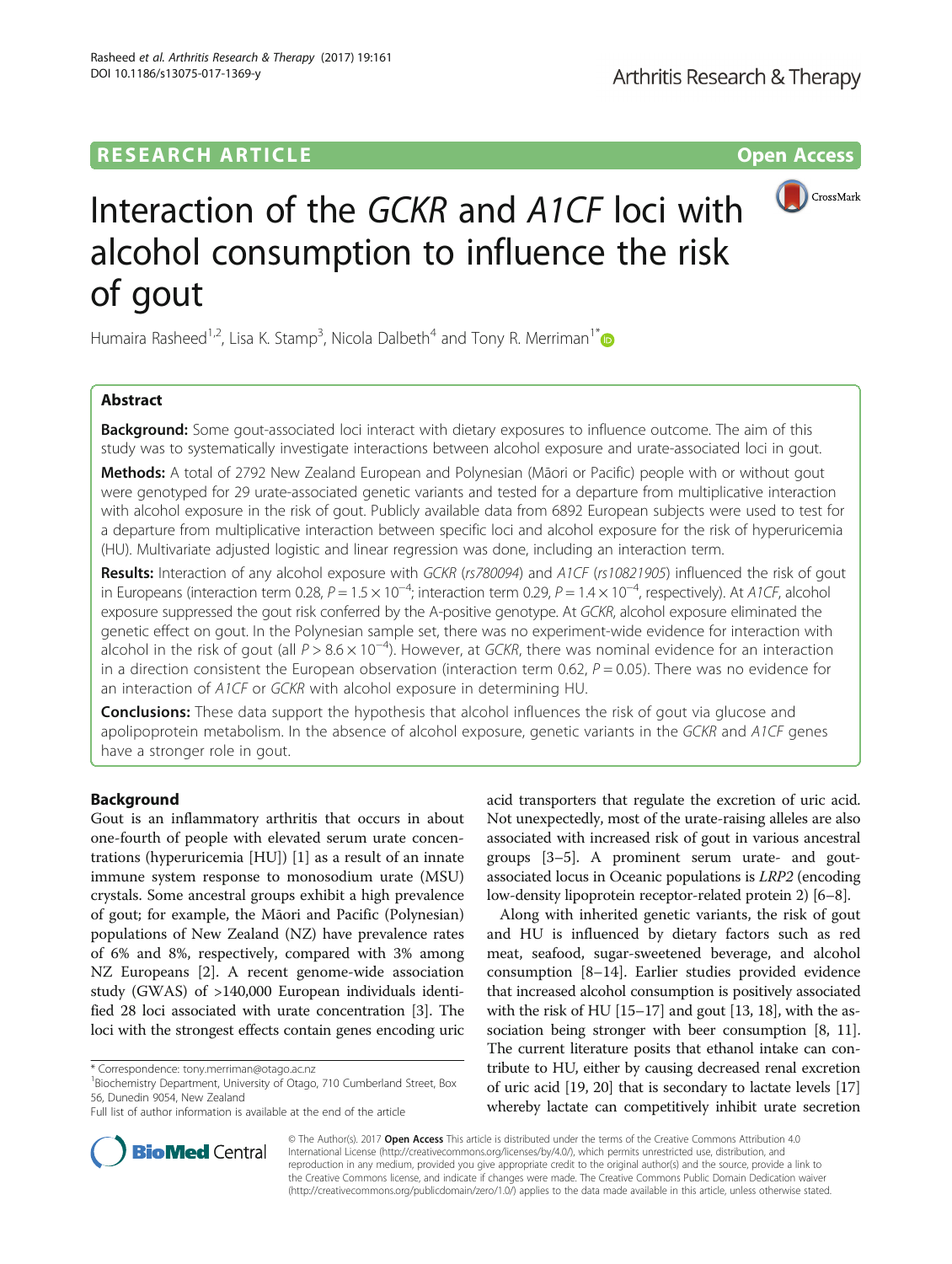by the proximal tubule [[21](#page-8-0)–[23\]](#page-8-0) and/or by increased urate production resulting from enhanced turnover of adenine dinucleotide phosphate as a result of hepatic processing of alcohol [[16](#page-8-0)]. Regarding flares, more recent evidence from a prospective case-control crossover study suggests that alcohol exposure can act as a trigger for gout attacks. The close temporal association between alcohol exposure and a gout flare allows the hypothesis that alcohol plays a role in triggering the immune response to MSU crystals [[24](#page-8-0)].

Potential gene–environment interactions are key features in the development of complex diseases, including gout and other rheumatic diseases such as rheumatoid arthritis (RA). An interaction occurs when the genetic factor and the environmental exposure interact in a way such that the combined effect does not reflect the independent individual effects. The finding of a gene–environment interaction between smoking and human leukocyte antigen DRB1 genotypes in patients with RA positive for antibodies to citrullinated proteins has led to significant knowledge on the etiology of RA [[25](#page-8-0), [26\]](#page-9-0). Similarly, evidence has been demonstrated for interaction of sugarsweetened beverage consumption with a urate-associated variant of SLC2A9 and alcohol intake with LRP2 in determining the risk of gout and the risk of HU and gout, respectively [[7, 8, 14](#page-8-0)]. The aim of the study we report here was to systematically test for a departure from multiplicative interaction between alcohol consumption and urateassociated loci in the risk of gout in people of European and Polynesian ancestry.

## Methods

## Participants

Cases  $(n = 1502)$  were recruited from rheumatology clinics, workplaces, and community focal points from the Auckland, Bay of Plenty, Wellington, Christchurch, and Dunedin areas of New Zealand. Control subjects with no self-reported history of gout ( $n = 1290$ ) were enrolled as a convenience sample from workplaces and community focal points in the Auckland region of NZ. Gout status was clinically ascertained using the American College of Rheumatology criteria [\[27](#page-9-0)]. Recruitment occurred during the period 2006–2013. For analysis, subjects were divided into two ancestral groups: European (665 cases, 374 controls) and Polynesian (NZ Māori and Pacific Island people; 837 cases, 916 controls). The New Zealand Multi-Region Ethics Committee (MEC/105/10/ 130) granted ethical approval, and all participants gave written informed consent. The demographic and clinical information of participants is summarized in Table [1](#page-2-0).

Data from the Framingham Heart Study (FHS; generation 3 only) and Atherosclerosis Risk in Communities Study (ARIC) cohorts were used for evaluating associations for risk of HU in Europeans. Subjects from the ARIC and FHS studies who self-reported as taking diuretic medication, who had a first-degree relative in the study, and who were not of European ancestry were excluded. Gout cases were also excluded. The ARIC dataset consisted of 4133 individuals and the FHS of 2759 individuals (Table [1\)](#page-2-0).

## Data Collection

Serum urate concentrations were measured for NZ subjects by the uricase oxidation method, with the endpoint determined by using a Roche chemistry modular P/D analyzer (Roche Diagnostics, Indianapolis, IN, USA). In the ARIC dataset, serum urate was measured using the uricase oxidation method, and the endpoint was measured using a DACOS Chemistry Analyser (Coulter Electronics, Inc., Hialeah, FL, USA). In the FHS dataset, serum urate was measured using the carbonated method on an autoanalyzer with phosphotungstic acid reagent. On the basis of serum urate concentration, control participants in each study group were further stratified into a normouricemia group with serum urate concentration of <0.41 mmol/L and an HU group with a serum urate concentration ≥0.41 mmol/L. Estimated glomerular filtration rates (eGFRs) were derived from participants' serum creatinine, age, and sex using the Chronic Kidney Disease Epidemiology Collaboration equation [\[28](#page-9-0)] for the NZ samples and the Modification of Diet in Renal Disease formula [\[29](#page-9-0)] for the ARIC and FHS samples.

For all study datasets, alcohol consumption was obtained by means of a food frequency questionnaire. NZ participants were asked at recruitment how many servings of beer, spirits, wine, and other alcohol they had consumed in the previous week. For ARIC, alcohol data were supplied as grams per day (from examination 1 in the years 1987–1989), and for FHS, the amount was provided as number of servings per week (beer, wine, and liquors) (from visit 1 for generation 3 in the years 2002–2005). The alcohol consumption data were converted into grams per week measurements in all datasets; details for conversion are described elsewhere [\[8](#page-8-0)].

## **Genotyping**

The lead associated single-nucleotide polymorphisms (SNPs) from 28 urate-associated loci [[3\]](#page-8-0) (A1CF, ABCG2, ACVR1B/ACVRL1, ATXN2, MLXIPL/BAZ1B, GCKR, HLF, HNF4G, IGF1R, INHBB, INHBC, MAF, NFAT5, UBE2Q2, PDZK1, PRKAG2, RREB1, SFMBT1, SLC17A1, SLC22A11, SLC22A12, SLC16A9, SLC2A9, STC1, B3GNT4, TMEM171, TRIM46, and VEGFA) were selected to test for interaction with alcohol consumption in determining the risk of gout. Additionally, LRP2 was included as a sensitivity test on the basis of previously reported evidence for interaction of rs2544390 with alcohol consumption in determining the risk of gout in NZ Polynesian people [\[8\]](#page-8-0).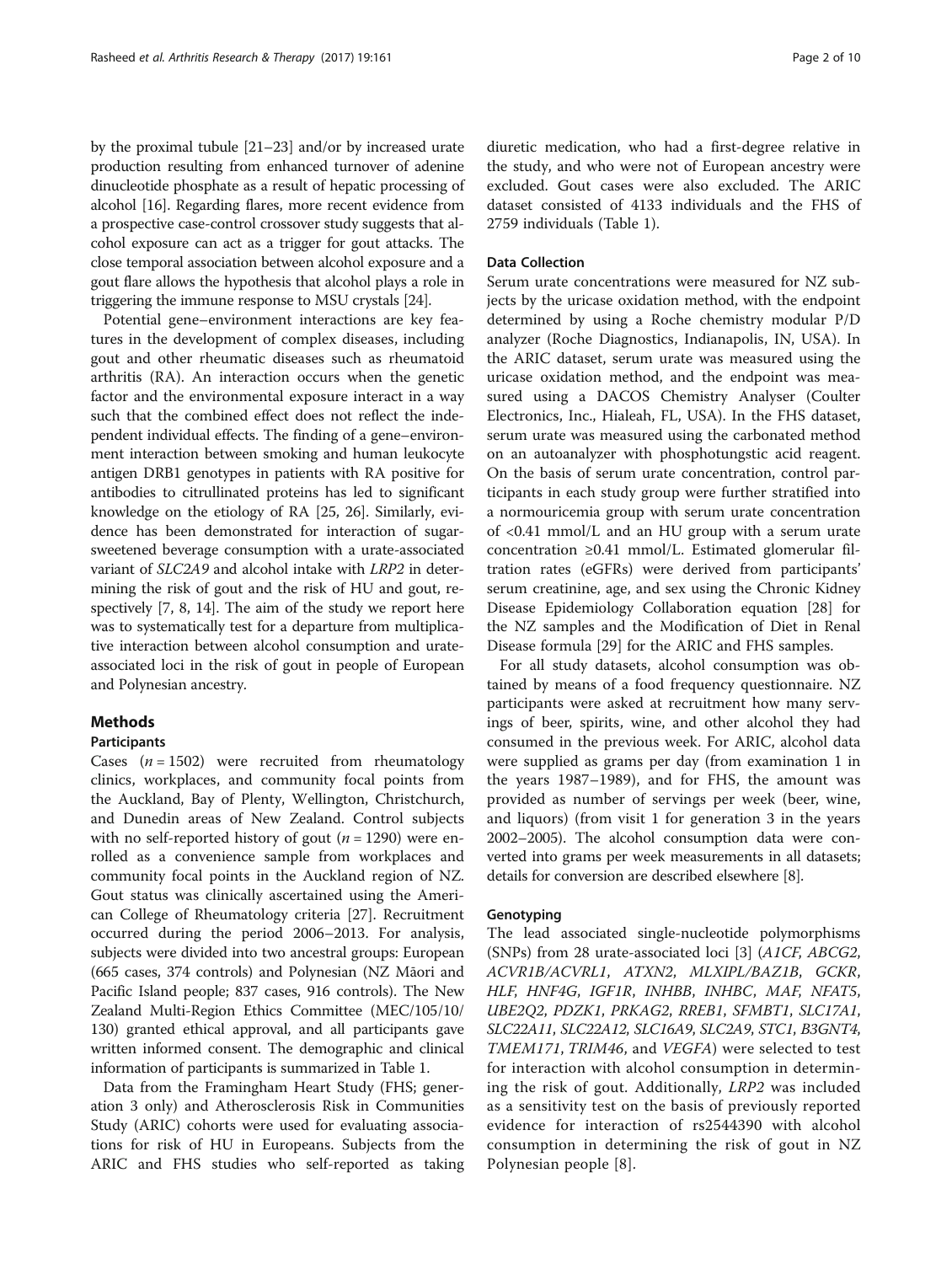<span id="page-2-0"></span>

|                                                                                                                                                                                                                                                                                                                                                       | NZ European                                         |                                                   | NZ Polynesian            |                                                                                          | ARIC                    |                        | HS                                              |                         |
|-------------------------------------------------------------------------------------------------------------------------------------------------------------------------------------------------------------------------------------------------------------------------------------------------------------------------------------------------------|-----------------------------------------------------|---------------------------------------------------|--------------------------|------------------------------------------------------------------------------------------|-------------------------|------------------------|-------------------------------------------------|-------------------------|
|                                                                                                                                                                                                                                                                                                                                                       | Control                                             | Gout                                              | Control                  | Gout                                                                                     |                         | ⊋                      |                                                 | ₹                       |
| Number                                                                                                                                                                                                                                                                                                                                                | 374                                                 | 665                                               | 916                      | 837                                                                                      | 3443                    | 690                    | 2364                                            | 395                     |
| Male sex, n (%)                                                                                                                                                                                                                                                                                                                                       | 252 (67.4)                                          | 541 (81.3)                                        | 409 (44.8)               | 695 (83.0)                                                                               | 1255 (36.4)             | 581 (84.2)             | 878 (37.1)                                      | 376 (95.19)             |
| Age, years                                                                                                                                                                                                                                                                                                                                            | $53.15 \pm 17.02$                                   | 13.39<br>$63.13 \pm 1$                            | 42.97 ± 15.08            | $51.75 \pm 13.01$                                                                        | $53.23 \pm 5.49$        | $53.49 \pm 5.61$       | $39.44 \pm 8.72$                                | $39.38 \pm 8.26$        |
| BMI, kg/m <sup>2</sup>                                                                                                                                                                                                                                                                                                                                | $27.58 \pm 6.11 (98.4)^{9}$ 30.36 $\pm$ 5.56 (98.2) |                                                   | $33.03 \pm 7.53$ (98.4)  | $36.38 \pm 8.25$ (97.5)                                                                  | $25.41 \pm 4.05$ (100)  | $28.34 \pm 4.16$ (100) | $25.71 \pm 4.92$ (100)                          | $29.56 \pm 4.80$ (100)  |
| Serum urate, mmol/L                                                                                                                                                                                                                                                                                                                                   |                                                     | $0.335 \pm 0.102$ (93.6) $0.388 \pm 0.113$ (69.0) | $0.375 \pm 0.088$ (83.2) | $0.433 \pm 0.115 (82.8)$                                                                 | $0.305 \pm 0.058$ (100) | $0.449 \pm 0.041(100)$ | $0.281 \pm 0.065$ (100)                         | $0.450 \pm 0.040$ (100) |
| Number of alcohol<br>consumers, n (%)                                                                                                                                                                                                                                                                                                                 | 277 (74.1)                                          | 463 (69.62)                                       | 373 (40.7)               | 365 (43.6)                                                                               | 1568 (45.5)             | 394 (57.1)             | 1881 (79.6)                                     | 328 (83.0)              |
| Alcohol consumption, g/week 75.48±96.36(00)\$5.517.12 (100) 42.61 112.23(100)42.61 112.21 112.21 1100) 36.54 100) 36.56±0.00) 36.56±0.00) 95.55±110.71 (100)                                                                                                                                                                                          |                                                     |                                                   |                          |                                                                                          |                         |                        |                                                 |                         |
| Triglycerides, mmol/L                                                                                                                                                                                                                                                                                                                                 | $1.74 \pm 1.00$ (93.3)                              | $2.23 \pm 1.47$ (69.0)                            | $2.02 \pm 1.29$ (83.2)   | $2.42 \pm 1.67$ (82.8)                                                                   | $1.26 \pm 0.75$ (99.9)  | $1.87 \pm 1.07$ (100)  | $2.58 \pm 1.64(100)$                            | $4.34 \pm 3.82$ (100)   |
| eGFR, ml/min/1.73 m <sup>2</sup>                                                                                                                                                                                                                                                                                                                      | $74.77 \pm 16.85$ (93.3) 62.41 $\pm$                | 19.86 (68.1)                                      |                          | 75.96 ± 16.73 (82.7) 64.37 ± 21.17 (81.6)                                                | $66.74 \pm 9.65$ (100)  | $65.83 \pm 9.11$ (100) | $96.40 \pm 16.94 (100)$ $93.89 \pm 16.91 (100)$ |                         |
| Abbreviations: ARIC Atherosclerosis Risk in Communities Study, Bolly Body mass index, eGFR Estimated glomerular filtration rate, FHS Framingham Heart Study, HU Hyperuricemia, NU Normouricemia<br><sup>9</sup> For BMI, serum urate, triglyceride, eGFR, and alcohol consumption<br>All values are expressed as mean ± SD unless otherwise indicated |                                                     |                                                   |                          | (g/week), the bracketed figure represents the percentage of subjects with data available |                         |                        |                                                 |                         |

| ţ<br>j                  |
|-------------------------|
|                         |
| $\frac{1}{2}$<br>Ì      |
| þ<br>i                  |
| Ì                       |
| $\frac{1}{2}$<br>ì<br>j |
| I<br>ļ<br>I<br>Í        |
| Ī<br>s<br>S             |
|                         |
|                         |
| i<br>I                  |
|                         |
|                         |
|                         |
|                         |
|                         |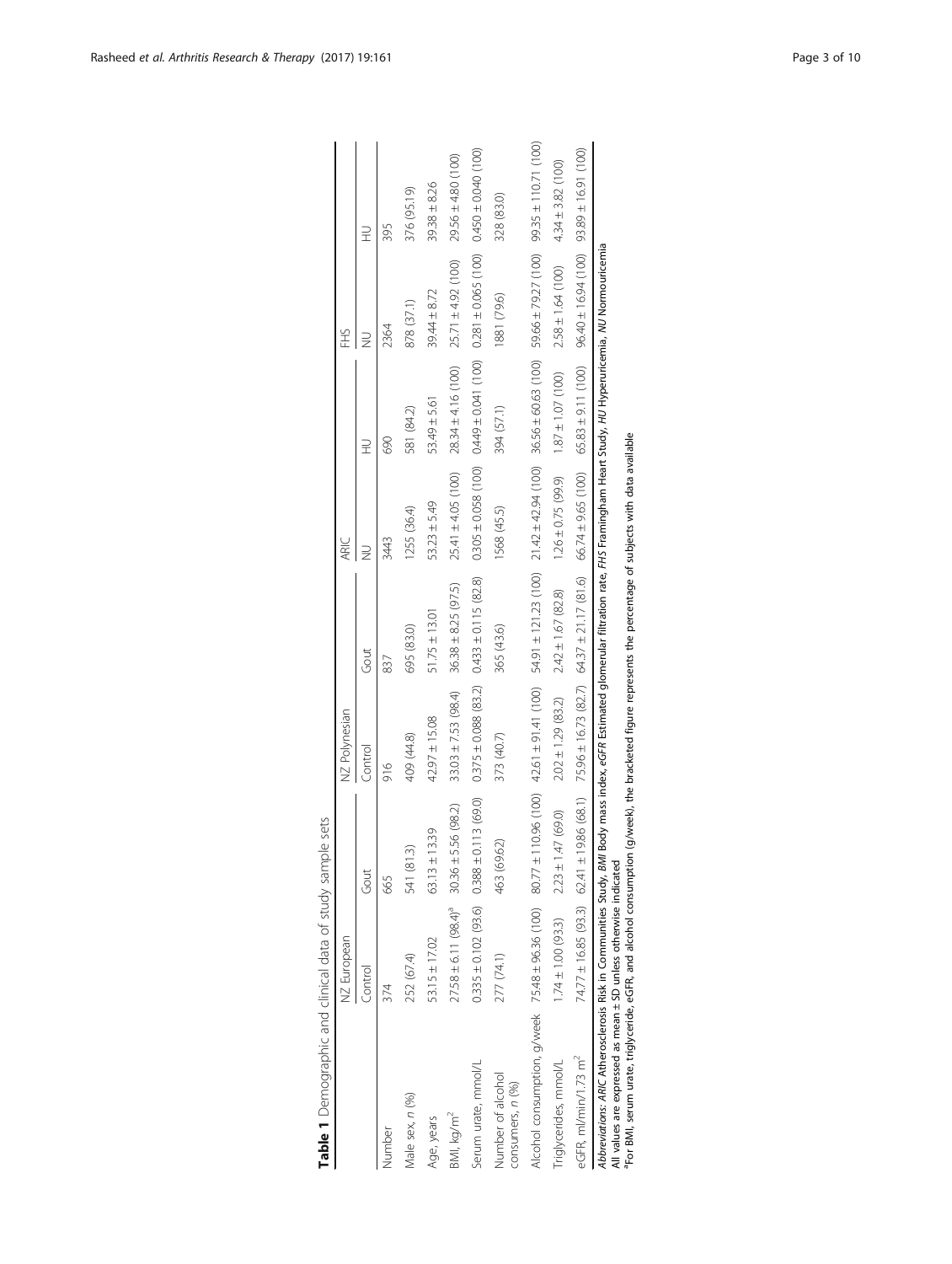The 29 SNPs were genotyped in the NZ sample set using either TaqMan SNP genotyping (Applied Biosystems, Foster City, CA, USA) or the MassARRAY System (Sequenom, San Diego, CA, USA) as described previously [[4, 8\]](#page-8-0). The 29 SNPs were either imputed or genotyped in the ARIC and FHS sets. In the ARIC sample set, genotyping was performed using the Affymetrix SNP 6 platform (Affymetrix, Santa Clara, CA, USA), and imputation was conducted using IMPUTE version 2.0 for nongenotyped SNPs with reference to HapMap Centre d'Etude du Polymorphisme Humain/Utah residents with northern and western European ancestry (CEPH/CEU; National Center for Biotechnology Information build 37, version 37.3 [dbsnp135]). The FHS cohort had been genotyped using the Affymetrix SNP 5 platform and a custom-designed, gene-centric 50 K SNP platform, and data for nongenotyped variants were imputed using MACH1 version 1.0.15 with the HapMap2 CEPH/CEU (release 22, build 36) sample set as reference haplotypes [[30](#page-9-0)].

## Statistical analysis

All analysis was done using Intercooled STATA™ version 13.0 software (StataCorp, College Station, TX, USA). An interaction term was calculated between alcohol consumption (as both a continuous and a binary variable) and genotyped SNPs (binary: individuals with at least one urate-raising allele [homozygous or heterozygous] and individuals homozygous for the urate-lowering allele) in linear and logistic regression analysis to assess the main effect association between gout/HU and alcohol consumption. All regressions were adjusted by age, sex, and BMI. Regression analysis of Polynesian samples was additionally adjusted for STRUCTURE ancestry and ancestral class. For STRUCTURE ancestry estimates, 67 biallelic genomic control markers had been genotyped, and STRUCTURE software [\[31\]](#page-9-0) had previously been used to estimate the individual proportion of Polynesian ancestry [[32](#page-9-0)]. A Bonferroni correction factor of 58 was applied to account for multiple testing, and a corrected P value  $\langle 8.6 \times 10^{-4} \rangle$  indicated statistical significance.

## Power calculation

The power of the study sample sets to detect an interaction for a range of allele frequencies in Europeans was calculated using Quanto version 1.2 (biostats.usc.edu/Quanto.html) for an uncorrected  $\alpha = 8.6 \times 10^{-4}$  $\alpha = 8.6 \times 10^{-4}$  $\alpha = 8.6 \times 10^{-4}$  (Additional file 1: Figure S1). The power for a given gene–environment interaction effect size was calculated using parameters that included prevalence rates of gout in the NZ population of 3% in Europeans and 7% in Polynesians [\[2\]](#page-8-0), standardized regression coefficients relating the outcome (risk of gout) with the environmental exposure (alcohol consumption) (Re), tested gene (Rg), and the gene–environment interaction (Rge) with fixed minor allele frequencies in a recessive model.

## Results

#### Interaction analysis for the risk of gout risk

Interaction terms for all 29 urate loci and alcohol consumption (as both continuous and binary exposure) for gout risk in the NZ European and Polynesian sample sets are presented in Table [2](#page-4-0). In the European sample set, the variant rs780094 (GCKR) provided evidence for interaction with continuous alcohol consumption (interaction term 0.76,  $P_{\text{Interaction}} = 4.8 \times 10^{-4}$  and variants rs10821905 (A1CF; interaction term 0.29,  $P_{\text{Interaction}} =$ 1.4 × 10−<sup>4</sup> ) and rs780094 (GCKR; interaction term 0.28,  $P_{\text{Interaction}} = 1.5 \times 10^{-4}$ ) for interaction with alcohol consumption as a binary variable (no alcohol intake vs. any alcohol intake). The interaction was independent of triglyceride levels and renal function (eGFR), with triglyceride- and eGFR-adjusted interaction terms of stronger effect for *GCKR* (interaction term 0.22,  $P_{\text{Interaction}} = 5.8 \times$  $10^{-5}$ ; and 0.23,  $P_{\text{Interaction}} = 8.5 \times 10^{-5}$ , respectively) and a similar effect for  $A1CF$  (interaction term 0.28,  $P_{\text{Interaction}} =$  $6.3 \times 10^{-4}$ ; and 0.29,  $P_{\text{Interaction}} = 1.0 \times 10^{-3}$ , respectively). At GCKR, nominal evidence in a consistent direction of association was seen in the Polynesian sample set for interaction with alcohol consumption as a binary variable (interaction term 0.62,  $P = 0.05$ ), with the evidence strengthening after adjustment by triglyceride levels and eGFR (interaction term 0.54,  $P_{\text{Interaction}} = 0.02$ ; and 0.53,  $P_{\text{Interaction}} = 0.02$ , respectively). However, there was no evidence for interaction of A1CF with alcohol consumption regarding risk of gout in the Polynesian sample set. Main effect association analysis of rs780094, rs10821905, and alcohol exposure in the risk of gout is presented in Additional file [1](#page-7-0): Tables S1 and S2.

#### Interaction analysis for risk of HU

GCKR and A1CF were specifically tested for interaction with alcohol in determining the risk of HU. There was no evidence for interaction of A1CF (interaction term 0.76,  $P_{\text{Interaction}} = 0.25$ ) and GCKR (interaction term 0.90,  $P_{\text{Interaction}} = 0.54$ ) with binarized alcohol consumption for the risk of HU in the combined ARIC and FHS European cohorts. Additional adjustment for triglycerides and eGFR did not substantively change the interaction terms (all  $P > 0.13$ ).

## Association analysis in stratified groups

To understand the nature of the interaction with alcohol consumption, adjusted ORs in the separate genotype groups were calculated for the risk of gout in Europeans, using alcohol as a binary variable (Table [3](#page-6-0)). At A1CF, alcohol exposure suppressed the gout risk conferred by the A-positive genotype (Table [3\)](#page-6-0) (OR 2.21,  $P = 0.007$  in the unexposed; vs. OR 0.93,  $P = 0.76$  in the exposed group). At GCKR, alcohol exposure eliminated the genetic effect of rs780094 on the risk of gout: In the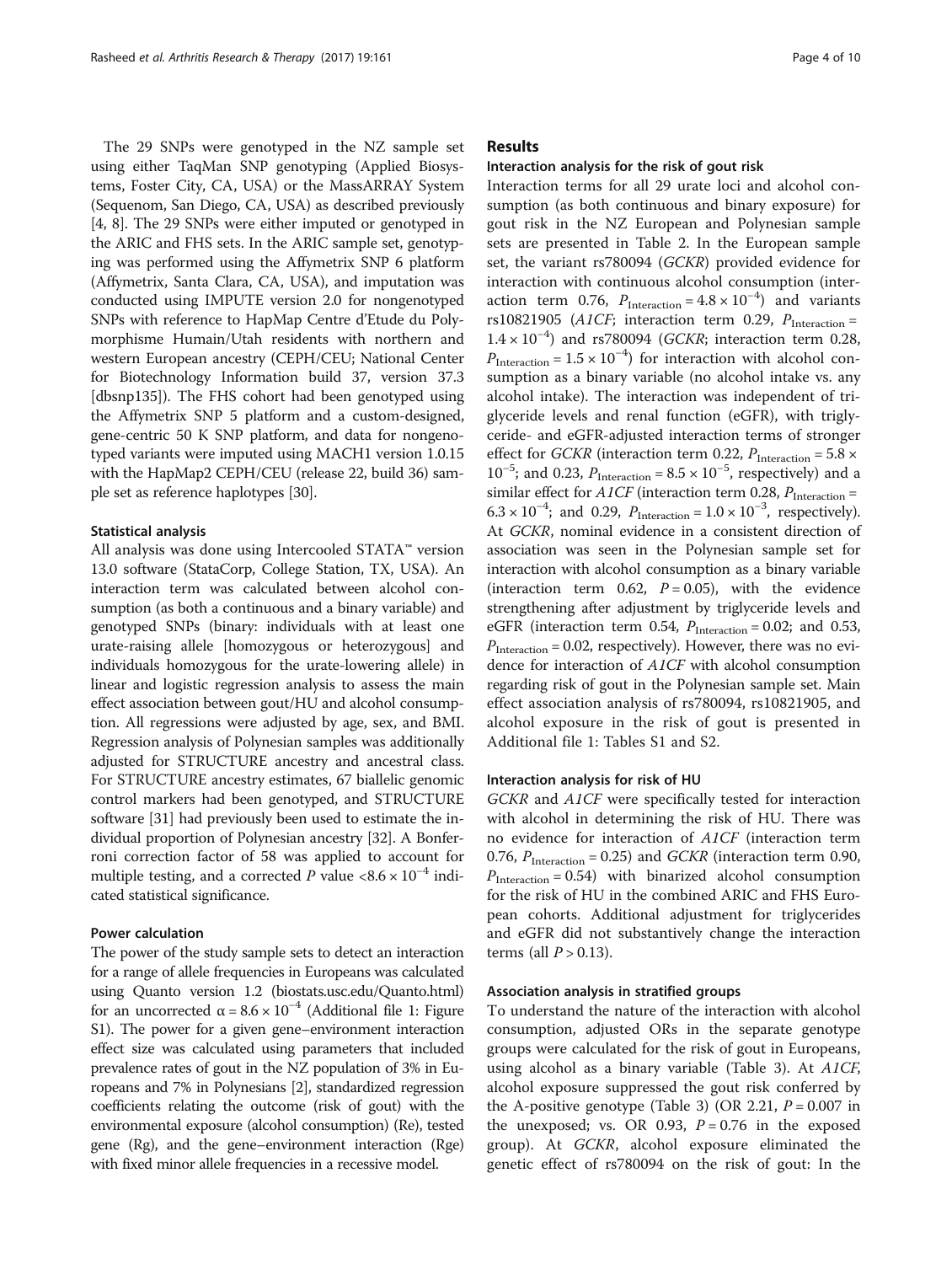<span id="page-4-0"></span>

|                                                         |            |        |                          |         | <b>Table 2</b> Interaction terms between alcohol consumption and 29 urate loci for the risk of gout in New Zealand study cohorts |         |
|---------------------------------------------------------|------------|--------|--------------------------|---------|----------------------------------------------------------------------------------------------------------------------------------|---------|
| <b>SNP</b>                                              | Gene value | Effect | NZ European $(n = 1039)$ |         | NZ Polynesian $(n = 1753)$                                                                                                       |         |
| (% genotype data) <sup>a</sup>                          |            | allele | Interaction term (SE)    | P value | Interaction term (SE)                                                                                                            | P value |
| Alcohol intake as a continuous variable (per 50 g/week) |            |        |                          |         |                                                                                                                                  |         |

| <i>liv</i> you orly pollution                                  |                     | alleic | Interaction term (SE)                                  | P value                                                              | Interaction term (SE)                  | P value              |
|----------------------------------------------------------------|---------------------|--------|--------------------------------------------------------|----------------------------------------------------------------------|----------------------------------------|----------------------|
| Alcohol intake as a continuous variable (per 50 g/week)        |                     |        |                                                        |                                                                      |                                        |                      |
| rs10821905 (99.2)                                              | A1CF                | Α      | 0.85(0.07)                                             | 0.026                                                                | 1.09(0.08)                             | 0.28                 |
| rs2231142 (99.7)                                               | ABCG2               | Τ      | 0.99(0.07)                                             | 0.89                                                                 | 0.92(0.05)                             | 0.19                 |
| rs7976059 (98.9)                                               | ACVR1B/ACVRL1       | T      | 0.95(0.07)                                             | 0.44                                                                 | 0.94(0.07)                             | 0.33                 |
| rs653178 (99.3)                                                | ATXN2               | G      | 1.11(0.07)                                             | 0.15                                                                 | 1.07(0.09)                             | 0.44                 |
| rs11983997 (97.8)                                              | MLXIPL/BAZ1B        | G      | 0.60(0.22)                                             | 0.022                                                                |                                        |                      |
| rs780094 (98.9)                                                | <b>GCKR</b>         | T      | 0.76(0.08)                                             | $4.8 \times 10^{-4}$                                                 | 0.95(0.06)                             | 0.33                 |
| rs7224610 (99.2)                                               | <b>HLF</b>          | C      | 0.97(0.07)                                             | 0.68                                                                 | 1.04(0.06)                             | 0.59                 |
| rs2941484 (98.9)                                               | HNF4G               | Τ      | 0.98(0.07)                                             | 0.78                                                                 | 1.03(0.06)                             | 0.64                 |
| rs6598541 (99.0)                                               | IGF1R               | Α      | 0.92(0.08)                                             | 0.31                                                                 | 1.08(0.16)                             | 0.61                 |
| rs17050272 (99.0)                                              | <b>INHBB</b>        | Α      | 0.99(0.07)                                             | 0.96                                                                 | 0.98(0.09)                             | 0.78                 |
| rs1106766 (98.5)                                               | <b>INHBC</b>        | C      | 0.90(0.48)                                             | 0.83                                                                 | 1.04(0.17)                             | 0.84                 |
| rs7188445 (98.8)                                               | MAF                 | G      | 1.14(0.14)                                             | 0.33                                                                 | 0.99(0.08)                             | 0.98                 |
| rs7193778 (98.8)                                               | NFAT5               | C      | 0.92(0.08)                                             | 0.30                                                                 | 1.12(0.07)                             | 0.12                 |
| rs1394125 (98.6)                                               | UBE2Q2              | Α      | 1.13(0.07)                                             | 0.086                                                                | 0.77(0.12)                             | 0.024                |
| rs1967017 (99.0)                                               | PDZK1               | Τ      | 0.98(0.08)                                             | 0.85                                                                 | 1.01(0.10)                             | 0.90                 |
| rs10480300 (98.0)                                              | PRKAG2              | Τ      | 0.95(0.07)                                             | 0.45                                                                 | 1.17(0.11)                             | 0.16                 |
| rs675209 (99.2)                                                | RREB1               | Τ      | 0.83(0.07)                                             | 0.007                                                                | 1.08(0.15)                             | 0.61                 |
| rs6770152 (98.8)                                               | SFMBT1              | G      | 0.98(0.07)                                             | 0.81                                                                 | 0.97(0.07)                             | 0.72                 |
| rs1183201 (99.5)                                               | <b>SLC17A1</b>      | Τ      | 0.96(0.10)                                             | 0.73                                                                 | 1.01(0.10)                             | 0.91                 |
| rs2078267 (99.7)                                               | SLC22A11            | G      | 0.98(0.08)                                             | 0.86                                                                 | 1.00(0.22)                             | 1.00                 |
| rs3825018 (99.7)                                               | SLC22A12            | G      | 0.89(0.06)                                             | 0.11                                                                 | 1.05(0.11)                             | 0.67                 |
| rs12356193 (98.3)                                              | <b>SLC16A9</b>      | Α      | 1.07(0.29)                                             | 0.81                                                                 |                                        | $\equiv$             |
| rs11942223 (99.9)                                              | SLC <sub>2</sub> A9 | Τ      | 0.96(0.21)                                             | 0.85                                                                 | 0.52(2.74)                             | 0.81                 |
| rs17786744 (99.0)                                              | STC1                | G      | 1.08(0.07)                                             | 0.29                                                                 | 1.11(0.06)                             | 0.055                |
| rs7953704 (99.2)                                               | B3GNT4              | G      | 0.99(0.09)                                             | 0.90                                                                 | 1.04(0.07)                             | 0.52                 |
| rs17632159 (98.6)                                              | TMEM171             | G      | 1.25(0.14)                                             | 0.10                                                                 | 0.86(0.11)                             | 0.16                 |
| rs11264341 (99.1)                                              | TRIM46              | C      | 1.01 (0.09)                                            | 0.95                                                                 | 1.03(0.06)                             | 0.63                 |
| rs729761 (99.1)                                                | VEGFA               | G      | 1.11(0.14)                                             | 0.46                                                                 | 0.99(0.10)                             | 0.98                 |
| rs2544390 (79.4)                                               | LRP2                | Τ      | 0.92(0.09)                                             | 0.34                                                                 | 0.72(0.11)                             | 0.004                |
| Alcohol intake as a categorical variable (none vs. any intake) |                     |        |                                                        |                                                                      |                                        |                      |
| rs10821905 (99.2) A1CF                                         |                     | A      | 0.29(0.10)<br>$0.28(0.10)^{b}$<br>$0.29(0.11)^c$       | $1.4 \times 10^{-4}$<br>$6.3 \times 10^{-4}$<br>$1.0 \times 10^{-3}$ | 1.27(0.36)                             | 0.40                 |
| rs2231142 (99.7)                                               | ABCG2               | Τ      | 1.05(0.38)                                             | 0.88                                                                 | 0.91(0.23)                             | 0.71                 |
| rs7976059 (98.9)                                               | ACVR1B/ACVRL1       | T      | 0.75(0.24)                                             | 0.38                                                                 | 0.72(0.19)                             | 0.22                 |
| rs653178 (99.3)                                                | ATXN2               | G      | 1.90(0.70)                                             | 0.082                                                                | 0.91(0.79)                             | 0.79                 |
| rs11983997 (97.8)                                              | MLXIPL/BAZ1B        | G      | 0.19(0.19)                                             | 0.093                                                                |                                        | $\equiv$             |
| rs780094 (98.9)                                                | GCKR                | Τ      | 0.28(0.09)<br>$0.22$ $(0.08)^{b}$<br>$0.23$ $(0.09)^c$ | $1.5 \times 10^{-4}$<br>$5.8 \times 10^{-5}$ $8.5 \times 10^{-5}$    | 0.62(0.15)<br>0.54(0.14)<br>0.53(0.14) | 0.05<br>0.02<br>0.02 |
| rs7224610 (99.2)                                               | HLF                 | C      | 0.77(0.25)                                             | 0.43                                                                 | 1.26(0.34)                             | 0.38                 |
| rs2941484 (98.9)                                               | HNF4G               | Τ      | 1.79(0.62)                                             | 0.092                                                                | 1.36(0.21)                             | 0.21                 |
| rs6598541 (99.0)                                               | IGF1R               | Α      | 1.21(0.40)                                             | 0.57                                                                 | 1.32(0.84)                             | 0.66                 |
| rs17050272 (99.0)                                              | <b>INHBB</b>        | Α      | 0.49(0.16)                                             | 0.033                                                                | 1.32(0.46)                             | 0.43                 |
|                                                                |                     |        |                                                        |                                                                      |                                        |                      |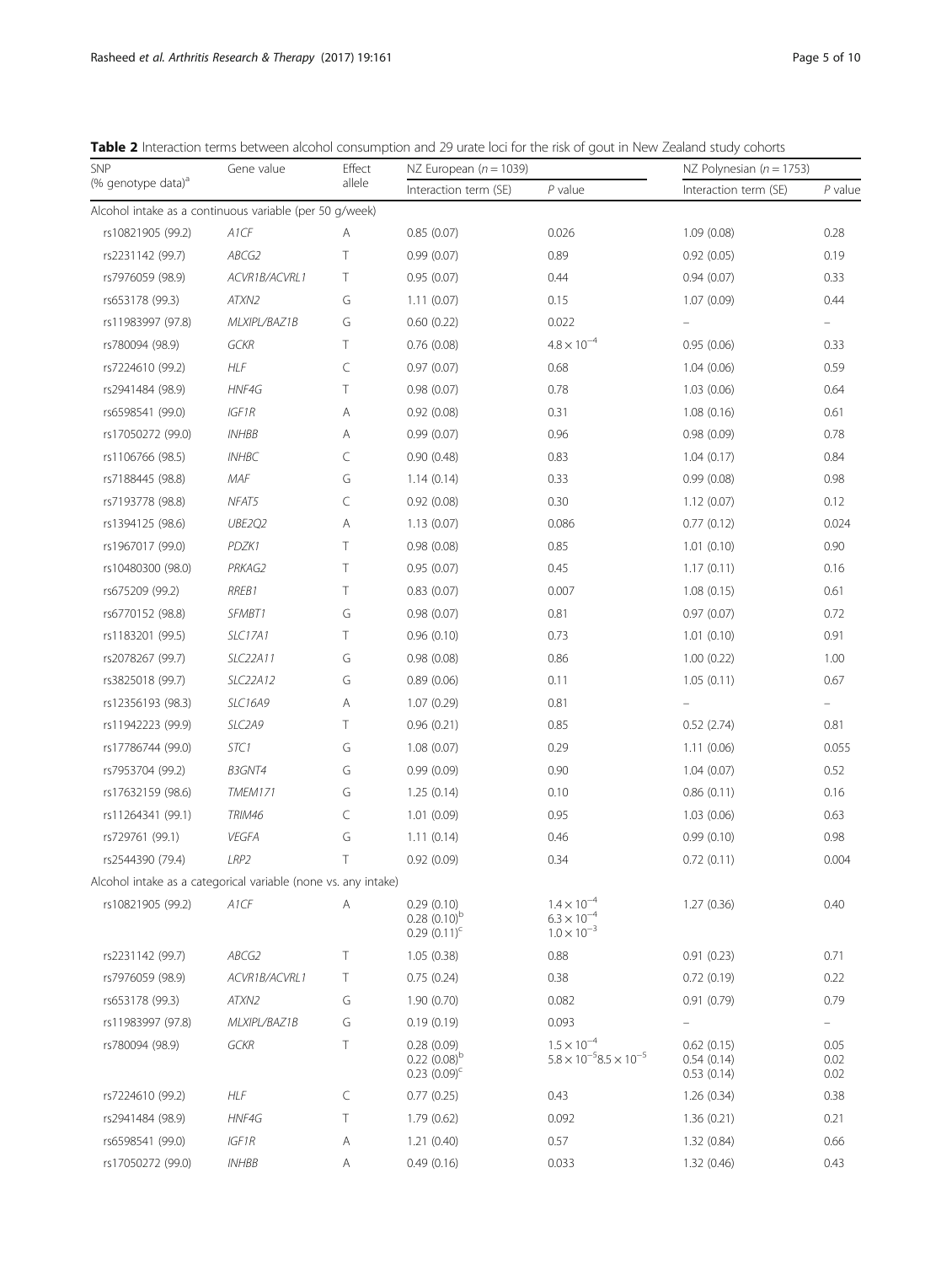| rs1106766 (98.5)  | <b>INHBC</b>     | C | 0.52(0.36) | 0.35  | 1.54(0.86) | 0.86  |
|-------------------|------------------|---|------------|-------|------------|-------|
| rs7188445 (98.8)  | MAF              | G | 1.92(1.07) | 0.24  | 0.98(0.32) | 0.95  |
| rs7193778 (98.8)  | NFAT5            | C | 0.63(0.23) | 0.20  | 1.11(0.31) | 0.70  |
| rs1394125 (98.6)  | <b>UBE202</b>    | A | 2.38(0.79) | 0.009 | 0.63(0.22) | 0.18  |
| rs1967017 (99.0)  | PDZK1            | Т | 0.83(0.30) | 0.60  | 1.26(0.48) | 0.54  |
| rs10480300 (98.0) | PRKAG2           | Т | 1.07(0.34) | 0.83  | 1.01(0.42) | 0.97  |
| rs675209 (99.2)   | RREB1            | Τ | 0.68(0.22) | 0.23  | 1.33(0.75) | 0.61  |
| rs6770152 (98.8)  | SFMBT1           | G | 1.26(0.44) | 0.51  | 1.07(0.32) | 0.82  |
| rs1183201 (99.5)  | <b>SLC17A1</b>   | T | 0.53(0.22) | 0.12  | 1.80(0.83) | 0.20  |
| rs2078267 (99.7)  | SLC22A11         | G | 1.20(0.42) | 0.60  | 0.60(0.55) | 0.58  |
| rs3825018 (99.7)  | SLC22A12         | G | 1.27(0.40) | 0.45  | 1.00(0.41) | 0.99  |
| rs12356193 (98.3) | <b>SLC16A9</b>   | Α | 1.03(0.99) | 0.97  |            |       |
| rs11942223 (99.9) | SLC2A9           | т | 0.83(0.71) | 0.82  | 1.12(2.96) | 0.97  |
| rs17786744 (99.0) | STC1             | G | 1.00(0.34) | 0.99  | 1.72(0.43) | 0.03  |
| rs7953704 (99.2)  | B3GNT4           | G | 1.28(0.52) | 0.54  | 0.68(0.24) | 0.27  |
| rs17632159 (98.6) | TMEM171          | G | 1.71(1.02) | 0.37  | 0.38(0.16) | 0.022 |
| rs11264341 (99.1) | <b>TRIM46</b>    | C | 1.45(0.59) | 0.36  | 1.07(0.27) | 0.80  |
| rs729761 (99.1)   | <b>VEGFA</b>     | G | 1.81(0.97) | 0.26  | 0.99(0.41) | 0.97  |
| rs2544390 (79.4)  | LRP <sub>2</sub> |   | 0.86(0.34) | 0.71  | 0.32(0.12) | 0.003 |
|                   |                  |   |            |       |            |       |

Table 2 Interaction terms between alcohol consumption and 29 urate loci for the risk of gout in New Zealand study cohorts (Continued)

NZ New Zealand, SNP Single-nucleotide polymorphism

Regression analyses are adjusted for age, sex, and body mass index. The Polynesian analyses are additionally adjusted for STRUCTURE ancestry and ancestral class (Western vs. Eastern Polynesian vs. mixed Western/Eastern Polynesians). No data are presented for rs11983997 and rs12356193 in people of Polynesian ancestry, owing to the minor genotype group having very low frequency (<0.01)

<sup>a</sup>For each individual SNP, the number inside the parentheses represents the percentage of subjects with available genotype data

<sup>b</sup>The interaction term was additionally adjusted for triglycerides (mmol/L)

 $\rm ^{c}$ The interaction term was additionally adjusted for estimated glomerular filtration rate (ml/minute/1.73 m<sup>2</sup>)

alcohol-exposed group, the ORs for the T-negative and T-positive genotype groups were 2.07 and 2.39, respectively, and were not significantly different (OR for Tpositive alcohol-exposed group vs. the T-negative alcohol-exposed group was 1.12,  $P = 0.51$ ). In contrast, the OR for the T-positive group in the alcohol nonexposed group compared with T-negative group was 4.13  $(P = 8.7 \times 10^{-7})$ . A similar pattern was observed in the Polynesian sample set (Table [4\)](#page-6-0): The OR for T positivity in the alcohol nonexposed group compared with T negativity was 1.92 ( $P = 3.2 \times 10^{-5}$ ), and in the exposed group the equivalent OR was 1.24 ( $P = 0.25$ ).

### Stratification by type of alcohol

Given epidemiological data suggesting a stronger role for beer in the risk of gout [[8, 13\]](#page-8-0), we tested for interaction, stratifying by beer vs. nonbeer exposure at A1CF and GCKR in Europeans. There was no evidence for a differential interaction with A1CF (interaction term 0.46,  $P = 0.003$  in the beer-exposed group; vs. interaction term 0.46,  $P = 0.007$  in the non-beer-exposed group), whereas only the non-beer-exposed group exhibited statistically significant evidence for interaction at GCKR (interaction term 0.58,  $P = 0.079$  in the beer-exposed group; vs. interaction term 0.27,  $P = 2.6 \times 10^{-5}$  in the non-beerexposed group). Calculation of ORs for beer and nonbeer exposure in the genotype groups revealed a similar pattern to that seen in the all alcohol group (Tables [3](#page-6-0) and [4](#page-6-0)).

## **Discussion**

In this study, interaction of urate loci with alcohol consumption in determining the risk of gout was systematically evaluated. Significant interaction ( $P_{\text{corrected}}$  < 0.05) was observed with A1CF and GCKR in the European sample set, with nominal evidence for interaction with GCKR in the Polynesian sample set with a consistent direction of effect (Table [2](#page-4-0)). At both loci, visualization in genotypestratified groups revealed that alcohol exposure negated or fully suppressed the genetic effect (Table [3](#page-6-0)). This is consistent with inherited genetic variation at each of these loci contributing to the risk of gout through a particular etiological pathway shared with alcohol exposure (discussed below), with this genetic risk being less important upon exposure to alcohol.

It is noteworthy that none of the urate transporter loci (SLC2A9, SLC17A1, SLC22A11, SLC22A12, ABCG2) showed any evidence for interaction with alcohol consumption in any of the study sample sets. Rather, the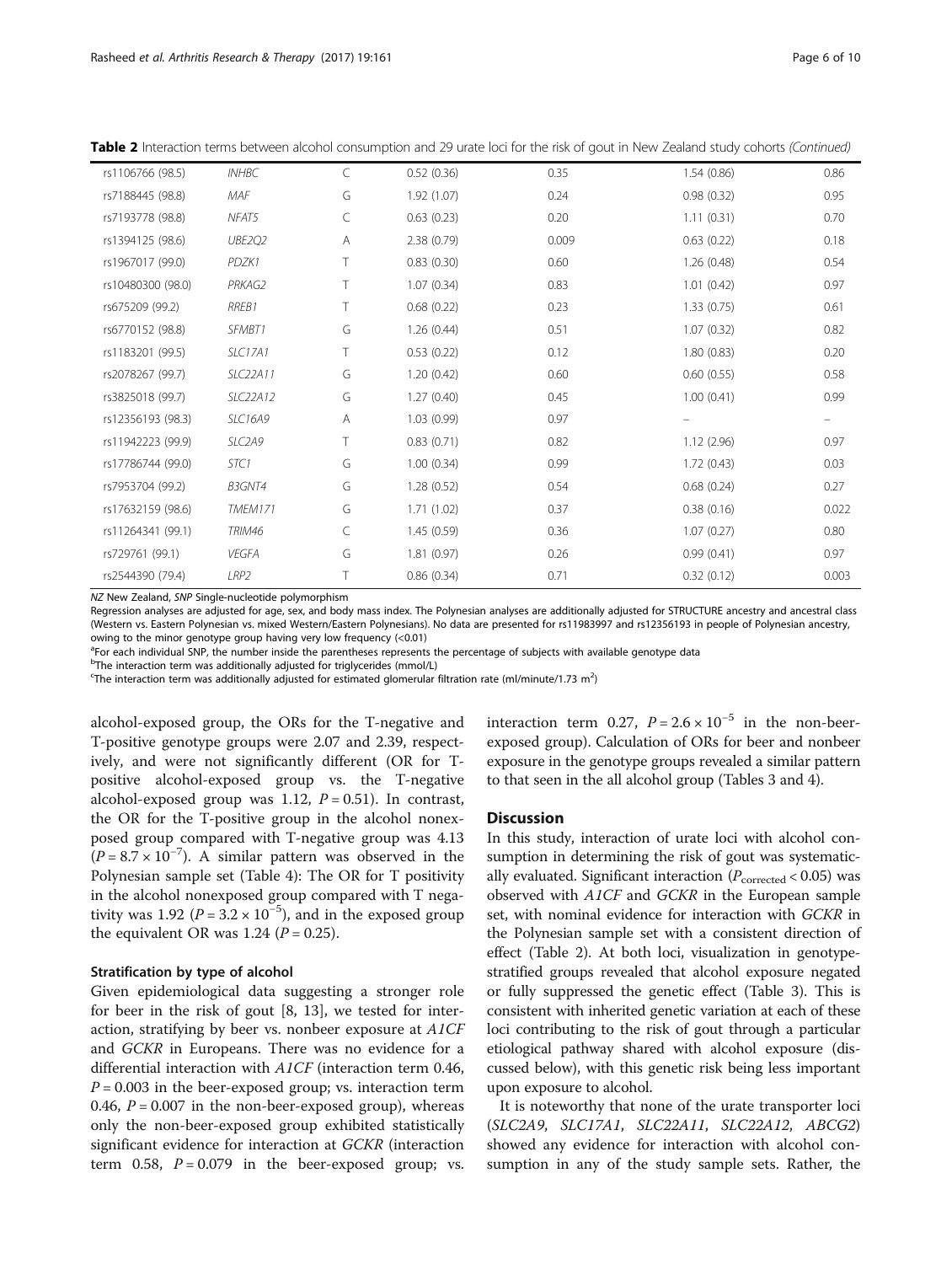|             | No alcohol intake $(n = 297)$   |                       | Any alcohol intake ( $n = 734$ ) |           |                      |
|-------------|---------------------------------|-----------------------|----------------------------------|-----------|----------------------|
|             | Adjusted OR (95% CI)            | $P$ value             | Adjusted OR (95% CI)             | $P$ value | $P_{\rm Difference}$ |
| A1CF        |                                 |                       |                                  |           |                      |
| $A-$        |                                 | $\mathbf{1}$          | $1.47(0.99 - 2.16)$              | 0.054     |                      |
| $A+$        | 2.21 (1.24-3.93)                | 0.007                 | $0.93(0.61 - 1.43)$              | 0.76      | 0.011                |
| Beer        |                                 |                       |                                  |           |                      |
| $A-$        |                                 | $\mathbf{1}$          | $1.66(1.13 - 2.43)$              | 0.009     |                      |
| $A+$        | $1.42(0.96 - 2.10)$             | 0.077                 | $0.79(0.51 - 1.23)$              | 0.30      | 0.002                |
| Nonbeer     |                                 |                       |                                  |           |                      |
| $A-$        |                                 | $\mathbf{1}$          | $0.97(0.68 - 1.39)$              | 0.89      |                      |
| $A+$        | 1.48 (0.92-2.39)                | 0.10                  | $0.63(0.42 - 0.94)$              | 0.023     | 0.019                |
|             | No alcohol intake ( $n = 296$ ) |                       | Any alcohol intake ( $n = 727$ ) |           |                      |
| <b>GCKR</b> |                                 |                       |                                  |           |                      |
| $T -$       |                                 | $\mathbf{1}$          | 2.07 (1.24-3.47)                 | 0.0050    |                      |
| $T+$        | $4.13(2.35 - 7.26)$             | $8.65 \times 10^{-7}$ | 2.39 (1.47-7.26)                 | 0.00043   | 0.51                 |
| Beer        |                                 |                       |                                  |           |                      |
| $T -$       |                                 | $\mathbf{1}$          | $1.57(0.96 - 2.55)$              | 0.071     |                      |
| $T+$        | 2.04 (1.39-3.00)                | 0.0003                | 1.87 (1.22-2.88)                 | 0.004     | 0.54                 |
| Nonbeer     |                                 |                       |                                  |           |                      |
| $T -$       |                                 | $\mathbf{1}$          | $1.62(1.01 - 2.59)$              | 0.046     |                      |
| $T+$        | $3.56(2.23 - 5.68)$             | $9.82 \times 10^{-8}$ | $1.57(1.03 - 2.40)$              | 0.037     | 0.77                 |

<span id="page-6-0"></span>Table 3 Alcohol intake and gout association results in genotype-stratified groups in people of European ancestry for A1CF and GCKR

Associations are adjusted for age, sex, and body mass index.  $P_{\text{Difference}}$  is that between genotype groups in the alcohol-exposed subset

loci (GCKR and A1CF) interacting with alcohol consumption in determining the risk of gout in Europeans are involved in glycolysis and apolipoprotein metabolism, respectively. This suggests that alcohol could act on gout risk through metabolic pathways in addition to or instead of directly interfering with renal or extrarenal uric acid excretion. Presumably, the urate-raising and gout risk allele of GCKR results in increased production of gout-causing metabolites through glycolysis. Upon exposure to alcohol, however, individuals with the risk allele no longer exhibit increased metabolite production (compared with those with the protective allele), owing to alcohol "saturating" the causal pathway and eliminating the genetic discrimination seen in the absence of

alcohol. In the case of A1CF, it can be speculated that acetate, the end product of alcohol oxidation, is a precursor for acyl-coenzyme A (CoA), an intermediate needed for the production of diacylglycerol CoA. Activation of protein kinase C via diacylglycerol-CoA leads to the phosphorylation and localization of  $A1CF$  in the nucleus and thus causes overproduction of apolipoprotein B-48 (ApoB-48) due to excessive editing of ApoB messenger RNA (mRNA). The consequent lower production of ApoB-100 might be responsible for more availability/ hydrolysis of very low-density lipoprotein (VLDL) triglyceride and thus more production of free fatty acids to synergize the immunogenic response from MSU crystals. Previously, we reported an association of triglycerides,

Table 4 Alcohol intake and gout association results in genotype-stratified groups in people of Polynesian ancestry for GCKR

|         |                | No alcohol intake ( $n = 1007$ ) |                       | Any alcohol intake $(n = 732)$ |                       |                         |
|---------|----------------|----------------------------------|-----------------------|--------------------------------|-----------------------|-------------------------|
|         |                | Adjusted OR (95% CI)             | $P$ value             | Adjusted OR (95% CI)           | $P$ value             | P <sub>Difference</sub> |
| All     | $\overline{a}$ |                                  |                       | 1.73 (1.21-2.46)               | 0.002                 |                         |
|         | T+             | $1.92(1.41 - 2.62)$              | $3.18 \times 10^{-5}$ | $2.07(1.47 - 2.92)$            | $2.91 \times 10^{-5}$ | 0.25                    |
| Beer    | $T_{-}$        |                                  |                       | 1.60 (1.10-2.32)               | 0.013                 |                         |
|         | $T_{+}$        | $1.70(1.28 - 2.25)$              | $2 \times 10^{-4}$    | $2.17(1.50-3.13)$              | $3.79 \times 10^{-5}$ | 0.13                    |
| Nonbeer | T—             |                                  |                       | 1.68 (1.09-2.59)               | 0.020                 |                         |
|         | $T+$           | $1.78(1.37 - 2.32)$              | $1.95 \times 10^{-5}$ | 1.81 (1.22–2.67)               | 0.003                 | 0.66                    |

Associations are adjusted for age, sex, body mass index, STRUCTURE ancestry estimates, and ancestry class (Western vs. Eastern Polynesian vs. mixed Western/Eastern Polynesians).  $P_{\text{Difference}}$  is that between genotype groups in the alcohol-exposed subset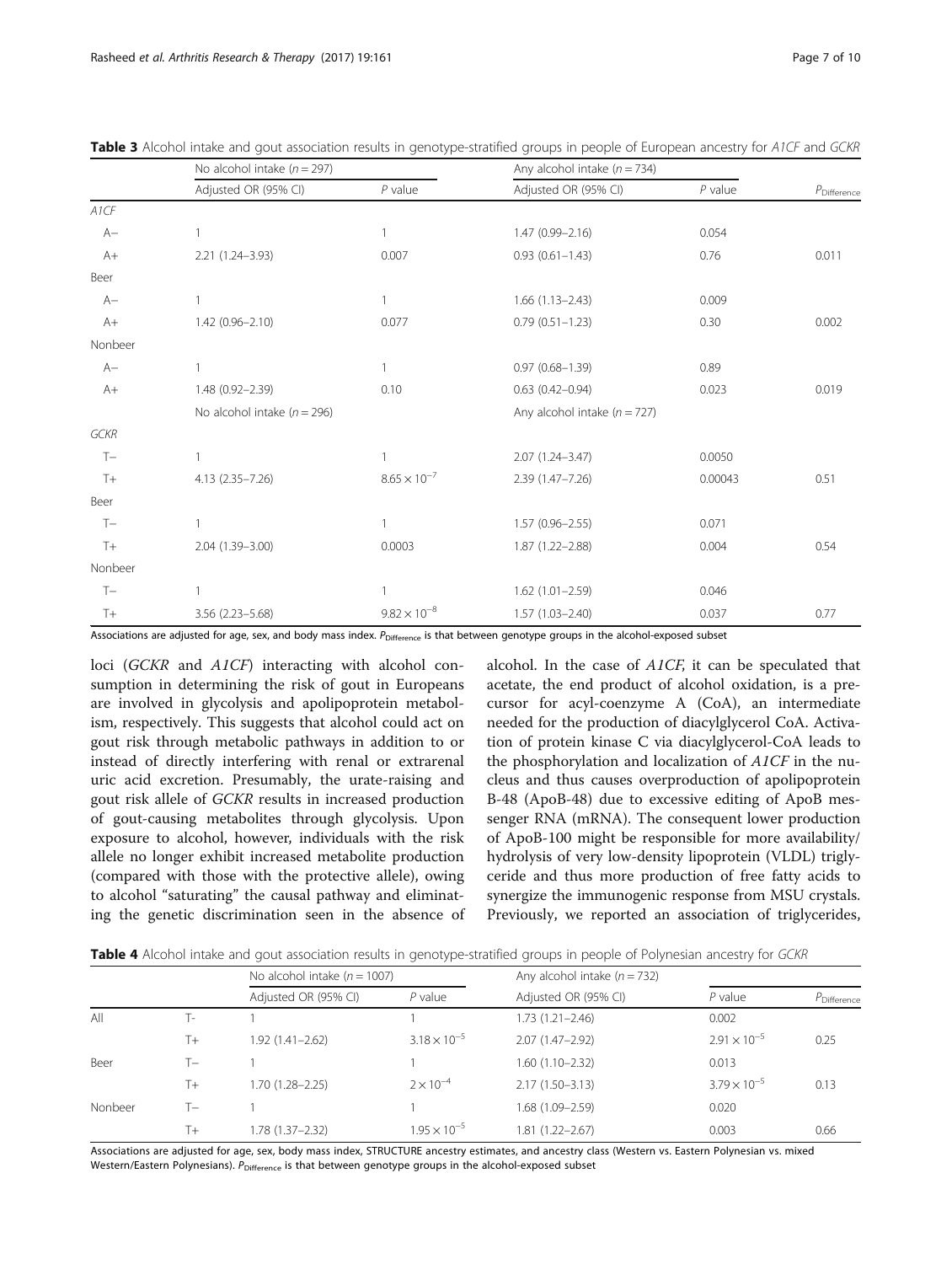<span id="page-7-0"></span>and in particular VLDL triglycerides, with gout [\[33\]](#page-9-0), as well as an association of a triglyceride-decreasing apolipoprotein C3 (APOC3) variant (rs5128) with decreased risk of gout [\[34](#page-9-0)]. However, the interactions reported here were independent of triglyceride levels (Tables [2,](#page-4-0) [3](#page-6-0) and [4\)](#page-6-0). It would be useful to evaluate any possible influence of VLDL triglyceride on the interactions; however, we do not have these data for the cohorts studied here.

The apolipoprotein B mRNA editing enzyme, catalytic polypeptide 1, complementation factor (A1CF), protein is known as a complementation factor for the apolipoprotein B mRNA editing enzyme, catalytic polypeptide 1 (APOBEC1), complex and thus plays a preliminary role in the production of ApoB (both isoforms ApoB-48 and ApoB-100). High levels of VLDL triglyceride and its associated ApoB have been observed in gout [[33\]](#page-9-0). The presence of ApoB assists in oxidative degradation of triglyceride-rich lipoproteins, including VLDL and lowdensity lipoprotein (LDL), that results in the endogenous production of free fatty acids. Members of the fatty acid family exert inflammatory effects via stimulation of the Toll-like receptor 2 (TLR2) and TLR4 signaling pathways [\[35](#page-9-0)], along with activation of the nucleotidebinding domain leucine-rich family pyrin domainscontaining 3 (NLRP3) inflammasome that is a molecular platform for the processing and release of interleukin (IL)-1β [[36](#page-9-0)]. Joosten et al. [[37](#page-9-0)] provided experimental evidence for the essential involvement of free fatty acids as a stimulatory signal, along with MSU crystal for the NLRP3 inflammasome-mediated production of IL-1β. These findings are further supported by another study [[38\]](#page-9-0) where the researchers observed that, along with MSU crystals, acetate is necessary for adequate production of IL-1β in a murine model of gout. Thus, the production of free fatty acids, either from food (e.g., alcohol oxidized to acetate) or from an endogenous source, can potentiate the effect of MSU crystal-induced gouty inflammation. It is important to note, however, that the A1CF interaction was not replicated in the Polynesian sample set. Acknowledging that the alcohol–AICF interaction in Europeans could be a false-positive finding, lack of replication could be due to insufficient power and/or different biological pathways through which alcohol influences gout.

One important caveat in interpreting the biological significance of these findings is the assumption of whether the GWAS-identified GCKR and A1CF genes are causal. As reviewed previously [\[39\]](#page-9-0), the urate association signals at each locus often extend over more than one gene; thus, multiple candidate genes can exist. Referring to the local association patterns as reported by Köttgen et al. [\[3](#page-8-0)] (Additional file 1: Figure S2), A1CF maps underneath a clearly defined peak of association. At the GCKR locus, however, there are a number of genes under the region of association, although GCKR contains a maximally associated candidate nonsynonymous causal variant (rs1260326; P446L; in very strong linkage disequilibrium with rs780094).

There are several limitations of this study. First, the sample sets were relatively small and had limited power. The GCKR finding did replicate between the European and Polynesian sample sets; however, it is possible that there are undetected interactions (i.e., false-negative results). Certainly, the analysis should be repeated in a larger sample set with the aim of replicating the GCKR and A1CF findings and detecting additional interactions with alcohol exposure. Second, the gout case-control sample sets were drawn from the population of New Zealand. This limits the generalizability to other countries and further emphasizes the need to replicate and extend these findings elsewhere. Finally, the self-reported nature of the subjects' alcohol consumption data used here might have influenced the results to some extent. There is evidence to suggest that alcohol consumption data could be adversely affected by bias from underreporting and thus could affect the validity of measures of con-sumption of alcohol [[40, 41\]](#page-9-0).

## Conclusions

This systematic analysis provides the first evidence for an interaction of alcohol consumption (an established dietary risk factor for gout) with previously identified urate/gout-associated loci GCKR and A1CF that are predominantly involved in glycolysis and lipid homeostasis. None of the urate transporter loci showed significant interactions with alcohol consumption. Our findings are consistent with alcohol consumption causally contributing to gout via glycolysis and apolipoprotein metabolism. In the absence of alcohol exposure, genetic variants in the GCKR and A1CF genes have a stronger role in determining the risk of gout.

## Additional file

[Additional file 1:](dx.doi.org/10.1186/s13075-017-1369-y) Tables S1 and S2 and Figures S1 and S2. (DOCX 3399 kb)

#### Abbreviations

A1CF: Apolipoprotein B mRNA editing enzyme, catalytic polypeptide 1, complementation factor gene; ABCG2: Adenosine triphosphate-binding cassette G2 gene; ApoB: Apolipoprotein B; APOBEC1: Apolipoprotein B mRNA editing enzyme, catalytic polypeptide 1; APOC3: Apolipoprotein C3 gene; ARIC: Atherosclerosis Risk in Communities Study; BMI: Body mass index; CEPH/CEU: Centre d'Etude du Polymorphisme Humain/Utah residents with northern and western European ancestry; CoA: Coenzyme A; DACOS: Discrete Analyser with Continuous Optical Scanning; eGFR: Estimated glomerular filtration rate; FHS: Framingham Heart Study; GCKR: Glucokinase regulatory protein gene; GWAS: Genome-wide association study; HU: Hyperuricemia; IL: Interleukin; LDL: Low-density lipoprotein; LRP2: Low-density lipoprotein-related protein 2 gene; mRNA: Messenger RNA; MSU: Monosodium urate; NLRP3: Nucleotide-binding domain leucine-rich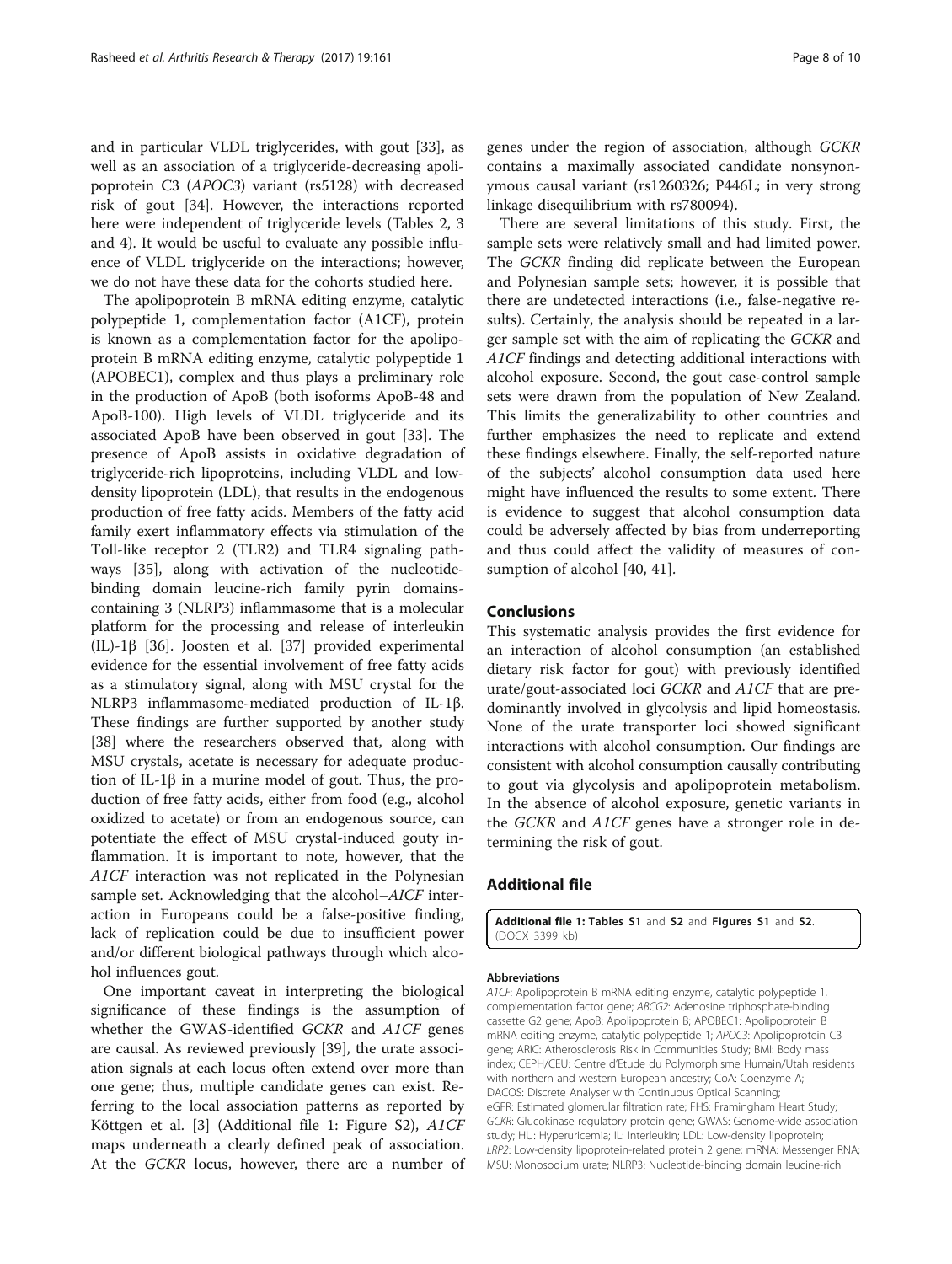<span id="page-8-0"></span>family pyrin domains-containing 3; NU: Normouricemia; NZ: New Zealand; RA: Rheumatoid arthritis; SLC17A1: Solute carrier family 17, member 1 gene; SLC22A11: Solute carrier family 22, member 11 gene; SLC22A12: Solute carrier family 22, member 12 gene; SLC2A9: Solute carrier family 2, member 9 gene; SNP: Single-nucleotide polymorphism; TLR: Toll-like receptor; VLDL: Very low-density lipoprotein

#### Acknowledgements

## HR, LKS, ND, TRM

The authors thank Jill Drake, Roddi Laurence, Christopher Franklin, Meaghan House, and Gabrielle Sexton for recruitment, as well as the Health Research Council of New Zealand and the New Zealand Vice-Chancellors' Committee for funding. The Atherosclerosis Risk in Communities Study and Framingham Heart Study analyses (project 834) were approved by the relevant Database of Genotype and Phenotype (dbGaP; [www.ncbi.nlm.nih.gov/gap](http://www.ncbi.nlm.nih.gov/gap)) data access committees. The Atherosclerosis Risk in Communities Study is carried out as a collaborative study supported by National Heart, Lung, and Blood Institute (NHLBI) contracts N01 HC-55015, N01 HC-55016, N01 HC-55018, N01 HC-55019, N01 HC-55020, N01 HC-55021, N01 HC-55022, R01 HL087641, R01 HL59367, and R01 HL086694; National Human Genome Research Institute contract U01 HG004402; and National Institutes of Health contract HHSN268200625226C. The authors thank the staff and participants of the ARIC study for their important contributions. Infrastructure was partly supported by grant UL1RR025005, a component of the National Institutes of Health (NIH) and the NIH Roadmap for Medical Research. The Framingham Heart Study and the Framingham SHARe project are conducted and supported by the NHLBI in collaboration with Boston University. The Framingham SHARe data used for the analyses described in this article were obtained through dbGaP. This article was not prepared in collaboration with investigators of the Framingham Heart Study and does not necessarily reflect the opinions or views of the Framingham Heart Study, Boston University, or the NHLBI.

#### Funding

The study was funded by the Health Research Council of New Zealand (grant 14/527).

#### Availability of data and materials

Owing to consent restrictions, the individual-level data used for this study cannot be made publicly available.

#### Authors' contributions

HR and TRM helped to design the study and oversee its execution, and they prepared the manuscript. LKS and ND helped to provide clinical recruitment and to prepare the manuscript. All authors read and approved the final manuscript.

#### Competing interests

The authors declare that they have no competing interests.

#### Consent for publication

Not applicable.

#### Ethics approval and consent to participate

The New Zealand Multi-Region Ethics Committee (MEC/105/10/130) granted ethical approval for the study, and all participants gave written informed consent.

## Publisher's Note

Springer Nature remains neutral with regard to jurisdictional claims in published maps and institutional affiliations.

#### Author details

<sup>1</sup> Biochemistry Department, University of Otago, 710 Cumberland Street, Box 56, Dunedin 9054, New Zealand. <sup>2</sup>University of Engineering and Technology, Lahore, Pakistan. <sup>3</sup>Department of Medicine, University of Otago, Christchurch, PO Box 4345, Christchurch, New Zealand. <sup>4</sup>Department of Medicine, University of Auckland, Auckland, New Zealand.

#### References

- 1. Campion EW, Glynn RJ, DeLabry LO. Asymptomatic hyperuricemia: risks and consequences in the Normative Aging Study. Am J Med. 1987;82:421–26.
- 2. Winnard D, Wright C, Taylor WJ, Jackson G, Te Karu L, Gow PJ, et al. National prevalence of gout derived from administrative health data in Aotearoa New Zealand. Rheumatology (Oxford). 2012;51:901–9.
- 3. Köttgen A, Albrecht E, Teumer A, Vitart V, Krumsiek J, Hundertmark C, et al. Genome-wide association analyses identify 18 new loci associated with serum urate concentrations. Nat Genet. 2013;45:145–54.
- 4. Phipps-Green A, Merriman M, Topless R, Altaf S, Montgomery GW, Franklin C, et al. Twenty-eight loci that influence serum urate levels: analysis of association with gout. Ann Rheum Dis. 2016;75:124–30.
- 5. Urano W, Taniguchi A, Inoue E, Sekita C, Ichikawa N, Koeski Y, et al. Effect of genetic polymorphisms on development of gout. J Rheumatol. 2013;40:1374–78.
- 6. Dong Z, Zhao D, Yang C, Zhou J, Qian Q, Ma Y, et al. Common variants in LRP2 and COMT genes affect the susceptibility of gout in a Chinese population. PLoS One. 2015;10:e0131302.
- 7. Hamajima N, Naito M, Okada R, Kawai S, Yin G, Morita E, et al. Significant interaction between LRP2 rs2544390 in intron 1 and alcohol drinking for serum uric acid levels among a Japanese population. Gene. 2012;503:131–6.
- 8. Rasheed H, Phipps-Green A, Topless R, Hollis-Moffatt JE, Harre Hindmarsh J, Franklin C, et al. Association of the lipoprotein receptor-related protein 2 gene with gout and non-additive interaction with alcohol consumption. Arthritis Res Ther. 2013;15:R177.
- 9. Choi HK, Curhan G. Soft drinks, fructose consumption, and the risk of gout in men: prospective cohort study. BMJ. 2008;336:309–12.
- 10. Choi JW, Ford ES, Gao X, Choi HK. Sugar-sweetened soft drinks, diet soft drinks, and serum uric acid level: the Third National Health and Nutrition Examination Survey. Arthritis Rheum. 2008;59:109–16.
- 11. Choi HK, Curhan G. Beer, liquor, and wine consumption and serum uric acid level: the Third National Health and Nutrition Examination Survey. Arthritis Rheum. 2004;51:1023–29.
- 12. Choi HK, Atkinson K, Karlson EW, Willett W, Curhan G. Purine-rich foods, dairy and protein intake, and the risk of gout in men. N Engl J Med. 2004;350:1093–103.
- 13. Choi HK, Atkinson K, Karlson EW, Willett W, Curhan G. Alcohol intake and risk of incident gout in men: a prospective study. Lancet. 2004;363:1277–81.
- 14. Batt C, Phipps-Green AJ, Black MA, Cadzow M, Merriman ME, Topless R, et al. Sugar-sweetened beverage consumption: a risk factor for prevalent gout with SLC2A9 genotype-specific effects on serum urate and risk of gout. Ann Rheum Dis. 2014;73:2101–6.
- 15. Drum DE, Goldman PA, Jankowski CB. Elevation of serum uric acid as a clue to alcohol abuse. Arch Intern Med. 1981;141:477–9.
- 16. Faller J, Fox IH. Ethanol-induced hyperuricemia: evidence for increased urate production by activation of adenine nucleotide turnover. N Engl J Med. 1982;307:1598–602.
- 17. Puig JG, Fox IH. Ethanol-induced activation of adenine nucleotide turnover: evidence for a role of acetate. J Clin Invest. 1984;74:936–41.
- 18. Wang M, Jiang X, Wu W, Zhang D. A meta-analysis of alcohol consumption and the risk of gout. Clin Rheumatol. 2013;32:1641–8.
- 19. Lieber CS, Jones DP, Losowsky MS, Davidson CS. Interrelation of uric acid and ethanol metabolism in man. J Clin Invest. 1962;41:1863–70.
- 20. Lieber C, Davidson CS. Some metabolic effects of ethanol accumulation. Am J Med. 1963;33:319–27.
- 21. Fam AG. Gout, diet, and the insulin resistance syndrome. J Rheumatol. 2002;29:1350–55.
- 22. Gibson T, Rodgers A, Simmonds H, Court-Brown F, Todd E, Meilton V. A controlled study of diet in patients with gout. Ann Rheum Dis. 1983;42:123–27.
- 23. Yü TF, Sirota J, Berger L, Halpern M, Gutman AB. Effect of sodium lactate infusion on urate clearance in man. Exp Biol Med. 1957;96:809–13.
- 24. Neogi T, Chen C, Niu J, Chaisson C, Hunter DJ, Zhang Y. Alcohol quantity and type on risk of recurrent gout attacks: an internet-based case crossover study. Am J Med. 2014;127:311–8.
- 25. Källberg H, Padyukov L, Plenge RM, Rönnelid J, Gregersen PK, van der Helmvan Mil AH, et al. Gene-gene and gene-environment interactions involving HLA-DRB1, PTPN22, and smoking in two subsets of rheumatoid arthritis. Am J Hum Genet. 2007;80:867–75.